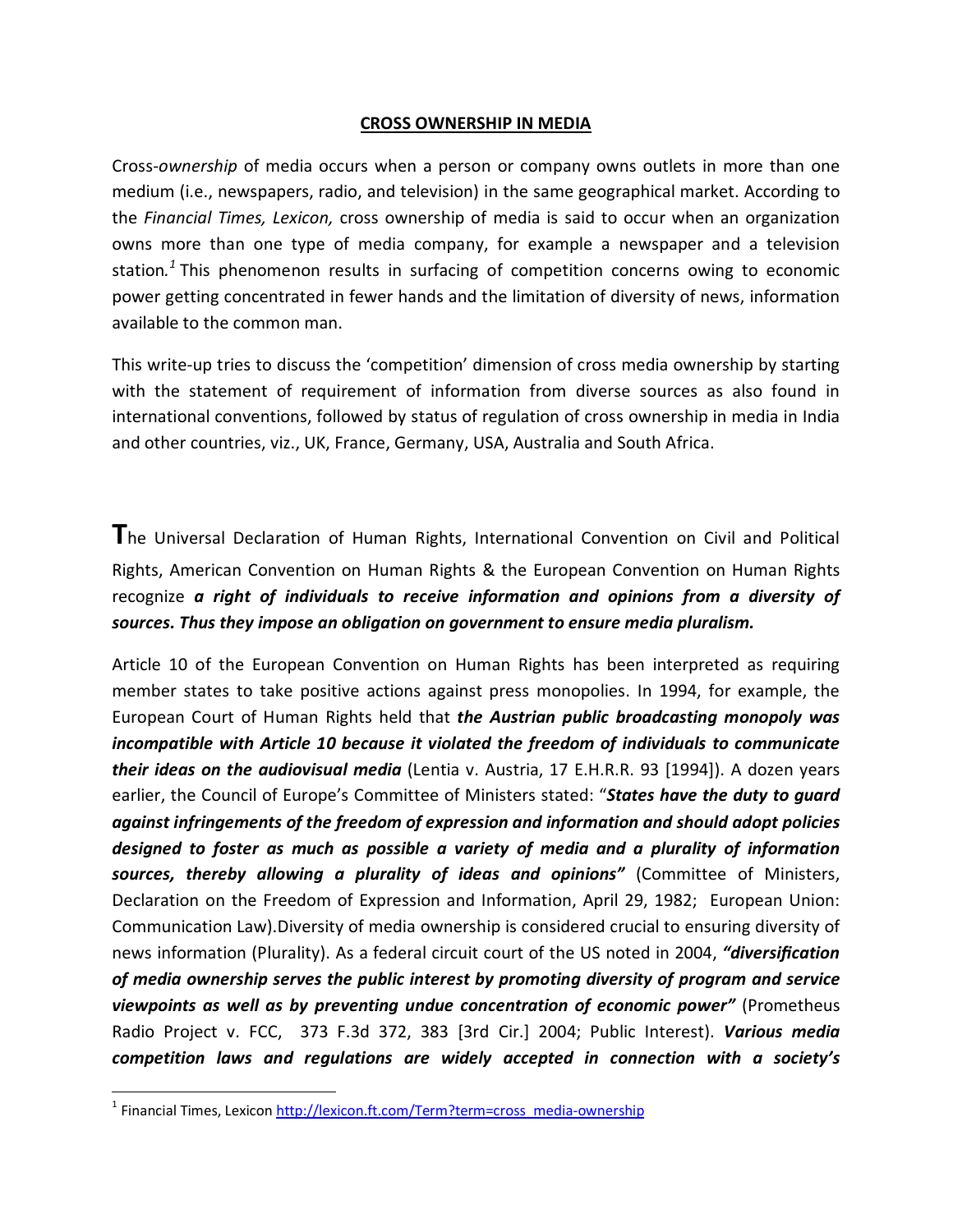# *significant interest in ensuring a wide range of information and opinion for citizens through pluralistic media.*

#### **INDIA**

In India, there is no general policy on ownership and cross-media restrictions (there are restrictions however on different segments such as DTH guidelines or FM radio policy).

The issue of cross media ownership will be examined by the Telecom Regulatory Authority of India (TRAI) at the instance of the Information and Broadcasting Ministry which has sought an examination of the issue for the second time in 2012.

TRAI had earlier in 2009 examined the issue of cross media ownership and based on its recommendations, the government had also sponsored a study through the Administrative Staff College of India (ASCI).

The report recommending imposition of cross-media ownership restrictions recently entered the public domain nearly three years after it was submitted, following a rebuke to the government by a panel of lawmakers.

The report, running into nearly 200 pages, was prepared by the Administrative Staff College of India (ASCI) at the instance of the Ministry of Information & Broadcasting (I&B). Though this report was submitted in July 2009, it was placed on the Ministry's website only after Parliament's Standing Committee on Information Technology sharply criticized the government for not initiating any action on the ASCI report's recommendations.

The Hyderabad-based ASCI report pointed out that there is *"ample evidence of market dominance" in specific media markets and argued in favour of an "appropriate" regulatory framework to enforce cross-media ownership restrictions, especially in regional media markets where there is "significant concentration" and market dominance in comparison to national markets* (for the Hindi and English media).

The ASCI report found that *both developed countries such as the United States, Australia, United Kingdom and Canada as well as developing countries like South Africa, had put in place a set of rules for cross-media ownership.*

The ASCI report concludes that while a sector regulator (in this case, TRAI) is required to look into issues relating to cross-media ownership and vertical integration (including issues relating to pricing, market shares and restrictions on ownership), it should work in tandem with the regulator responsible for enforcing competition law.

Thus, it recommends that the Competition Commission of India (CCI) be involved in issues relating to market power, concentration of ownership, formation of cartels, mergers and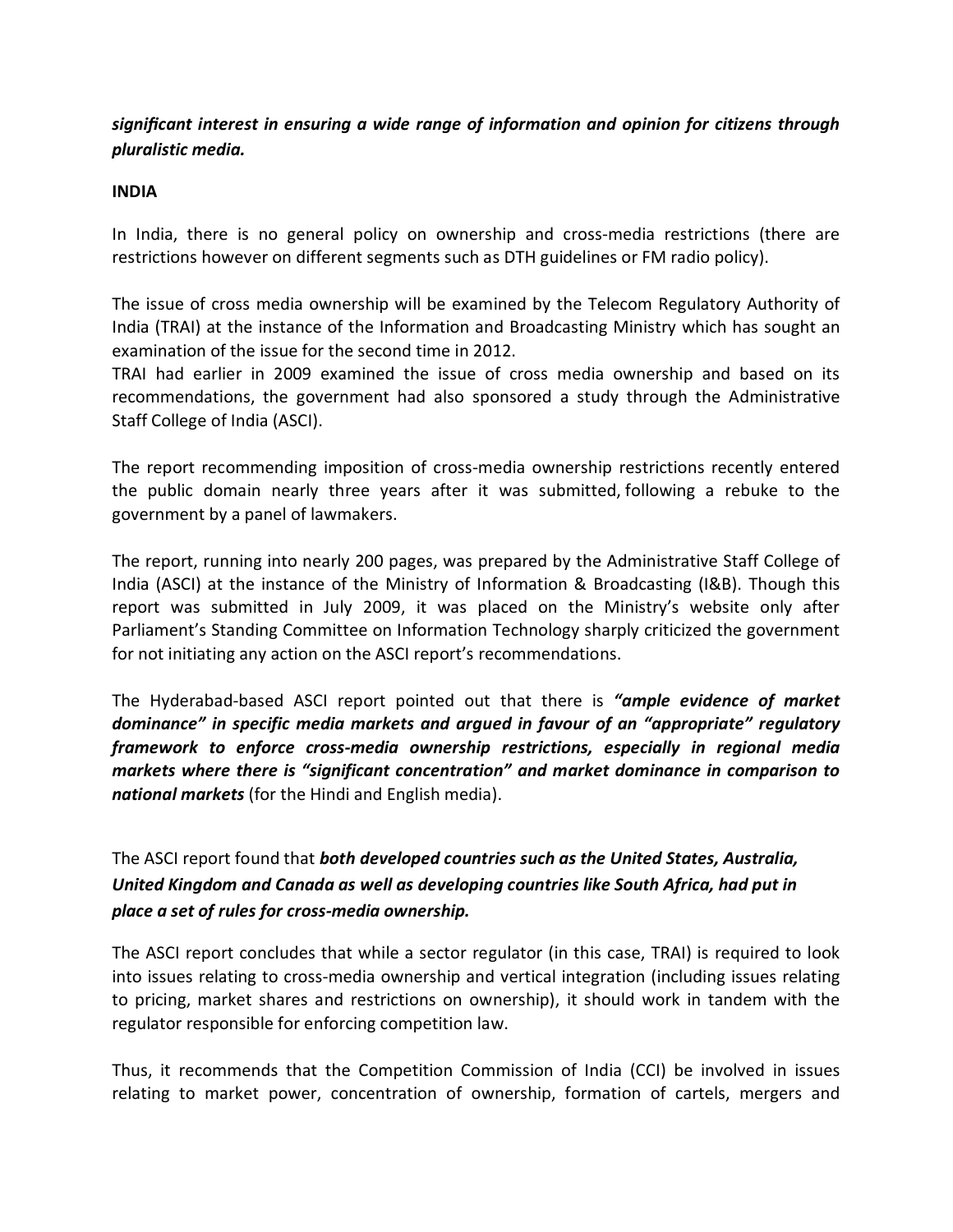acquisitions (M&A), bid rigging, tie-in arrangements, exclusive supply and distribution agreements and predatory pricing. "Consultations with CCI on all these matters by TRAI should be made mandatory by law," the report recommends.

Sources said that I&B Secretary Uday Kumar Varma has written to new TRAI chairman Rahul Khullar on May 16 in this regard.

"Major players are looking for expanding their business interests in various segments of print and broadcasting sectors. In this scenario, issue of media ownership and the need for cross media restrictions assumes great significance," Varma wrote in his letter to Khullar.

## **Status of Regulation of Cross-media Ownership Around the World**

## **European Union**

The EC is embarked on a major review of media pluralism in Europe dealing with ownership and other measures which could help and enhance diversity and the democratic process. Most particularly, they are focused on finding an accepted method of concentration and diversity measurement.

The *EU views media pluralism as a cornerstone of democracy*, yet at the same time is mindful of the need for pragmatic market decisions. At the European level, they have historically tended to focus on Competition factors and Competition Law leaving the specific content and media diversity protection to Member States. In speech in 2004 the then Director General for Competition, European Commission, noted:

*"The marked trend towards concentration in European communications and media sectors in recent years, in our view, entails two dangers. The first danger is the creation of significant market power of undertakings, or even monopoly, that significantly impedes competition, ultimately to the detriment of consumer welfare….The second danger is the possibility for a*  limited number of media companies to curtail media pluralism, diversity and freedom of *information."*

## **The United Kingdom**

The UK media are regulated by the Office of Communications (OFCOM). It was set up by a new Act in 2003, which also changed the ownership rules. The UK is arguably the biggest media market outside of the US in the world and as such contributes a great deal to the media pluralism discussion and regulations in the EU.

**Ownership Television:** Secretary of State can intervene in media mergers that raise public interest considerations. OFCOM and/or the Competition Commission can be asked to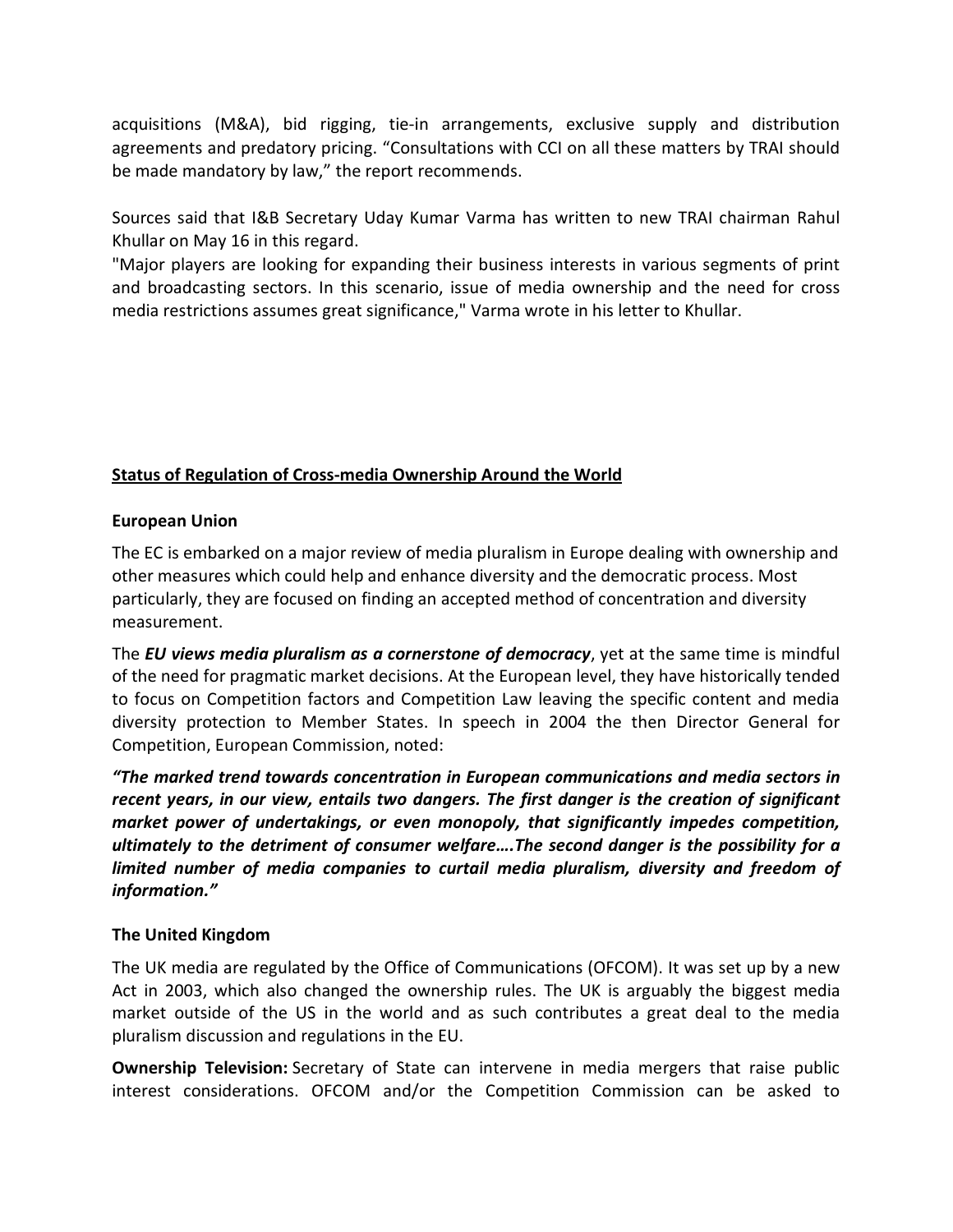investigate any merger that could have damaging effect on plurality, diversity, or standards. This prevents unacceptable levels of cross-media dominance and ensures a minimum level of plurality.

**Print Ownership:** Under the Communications Act of 2003, any cross media ownership activity will trigger a public interest test that aims to ensure plurality of ownership, economic benefits, and no detrimental effect to the market.

**Cross Ownership Restrictions:** In every local area, there must be three separate media companies supplying radio, TV, and newspaper services. Nobody controlling more than 20% of national newspaper circulation may own more than 20% of an Independent TV license. Nobody owning a regional ITV license may control more than 20% of the newspaper market in that region. Nobody owning a regional ITV license may own a local radio station with more than 45% coverage of the same area. Nobody owning a local newspaper may own a local radio station where the newspaper accounts for more than 50% of the circulation within the station's coverage area. (These cross ownership rules were noted in the first of the mandated three-year review by OFCOM provided for by the 2003 Communications Act and they were deemed too complex and may be subject to further clarification and deregulation in the coming year).

#### **France**

A law, enacted in 1986 and the subsequent establishment of the Conseil Superieur de l'Audiovisuel (CSA) in 1989 regulates the governance of the communications industry in France. The CSA also manages issues of media ownership and concentration. While the Competition authorities are obliged to consult with the CSA on mergers and acquisitions in media matters it is the sole responsibility of the CSA to monitor mergers and cross media ownership. Shareholders have the obligation to report to the CSA when their holding exceeds 10% so the CSA can effectively monitor share capital ownership.

**Ownership Television and Radio:** There are three limits placed on television ownership; capital share, number of licenses and audience share, and participation in more companies in the same sector. This is regulated to apply as follows: an individual person may not own more than 49% of a national TV channel or 33% of a local channel if the average annual audience is greater than 2.5% of the total audience. If a person holds two licenses, they cannot own more than 15% of the second license and if they own three then they cannot own more than 5% of the third license. A person may not own more than one analogue license or seven digital licenses. No more than two Satellite licenses are permitted. The regulations focus on not concentrating ownership in an individual's hands but shared ownership of companies seems to be permitted.

There is a ban on owning two regional broadcast TV licenses (analogue and digital) or more than one license if the audience area is greater than 6 million.

For radio, an entity may not control one or more stations or network(s) if the aggregate audience exceeds 150 million.

**Newspaper ownership:** Companies are not allowed to acquire a new newspaper if the acquisition boosts their total daily circulation over 30%.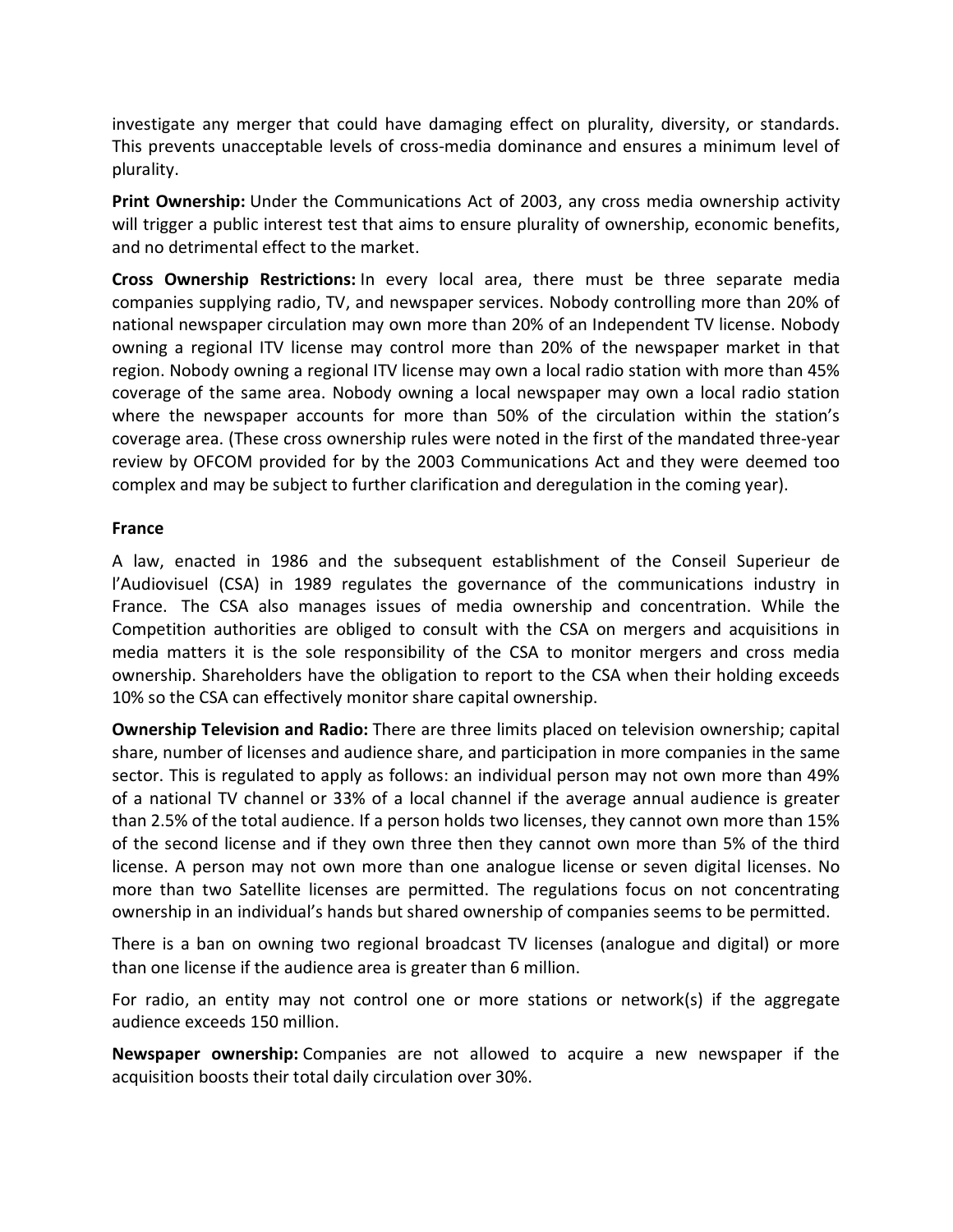**Cross Ownership:** An owner may not be involved in more than two of the following at the national level:

- · TV audience area of 4 million people
- · Radio audience area of 30 million people
- · Cable audience area of 6 million people
- · Exceeds 20% share of the national circulation of daily newspapers
- Further restrictions are noted at the local level:
- o Owning a national or local TV license for the area
- $\circ$  Owning one or more radio licenses with cumulative audiences of more than 10% for that area
- o Owning a cable network for the area
- o Editorial or other control of daily newspapers in the area

#### **Germany**

In Germany, *constitutional law provided the basis for the enactment of appropriate competition rules to ensure pluralism in the media industry. In 1966, the German Constitutional Court indicated that Pressefreiheit ("press freedom") obligates the government to take affirmative actions to the deleterious impact of media monopolies.*

#### **USA**

In 1975 the Federal Communications Commission (FCC) initiated the newspaper-broadcast cross-ownership rule, which bars a single company from owning a newspaper and a broadcast station in the same market. The purpose of the rule is to prevent any single corporate entity from becoming too powerful a single voice within a community, and thus the rule seeks to maximize diversity under the conditions dictated by the marketplace.

Media organizations have largely opposed the rule since its inception. In this context, The [Telecommunications Act of 1996](http://en.wikipedia.org/wiki/Telecommunications_Act_of_1996) was an influential act for media cross-ownership. One of the requirements of the act was that the FCC must conduct a biennial review of its media ownership rules "and shall determine whether any of such rules are necessary in the public interest as the result of competition." The Commission was ordered to "repeal or modify any regulation it determines to be no longer in the public interest."

In 2003 the FCC set out to re-evaluate its media ownership rules specified in the Telecommunications Act of 1996. On June 2, 2003, [FCC,](http://en.wikipedia.org/wiki/Federal_Communications_Commission) in a 3-2 vote under Chairman [Michael](http://en.wikipedia.org/wiki/Michael_Powell_(politician))  [Powell,](http://en.wikipedia.org/wiki/Michael_Powell_(politician)) approved new media ownership laws that removed many of the restrictions previously imposed to limit ownership of media within a local area.

The FCC in 2007 voted to modestly relax its existing ban on newspaper/broadcast crossownership.The FCC voted December 18, 2007 to eliminate some media ownership rules,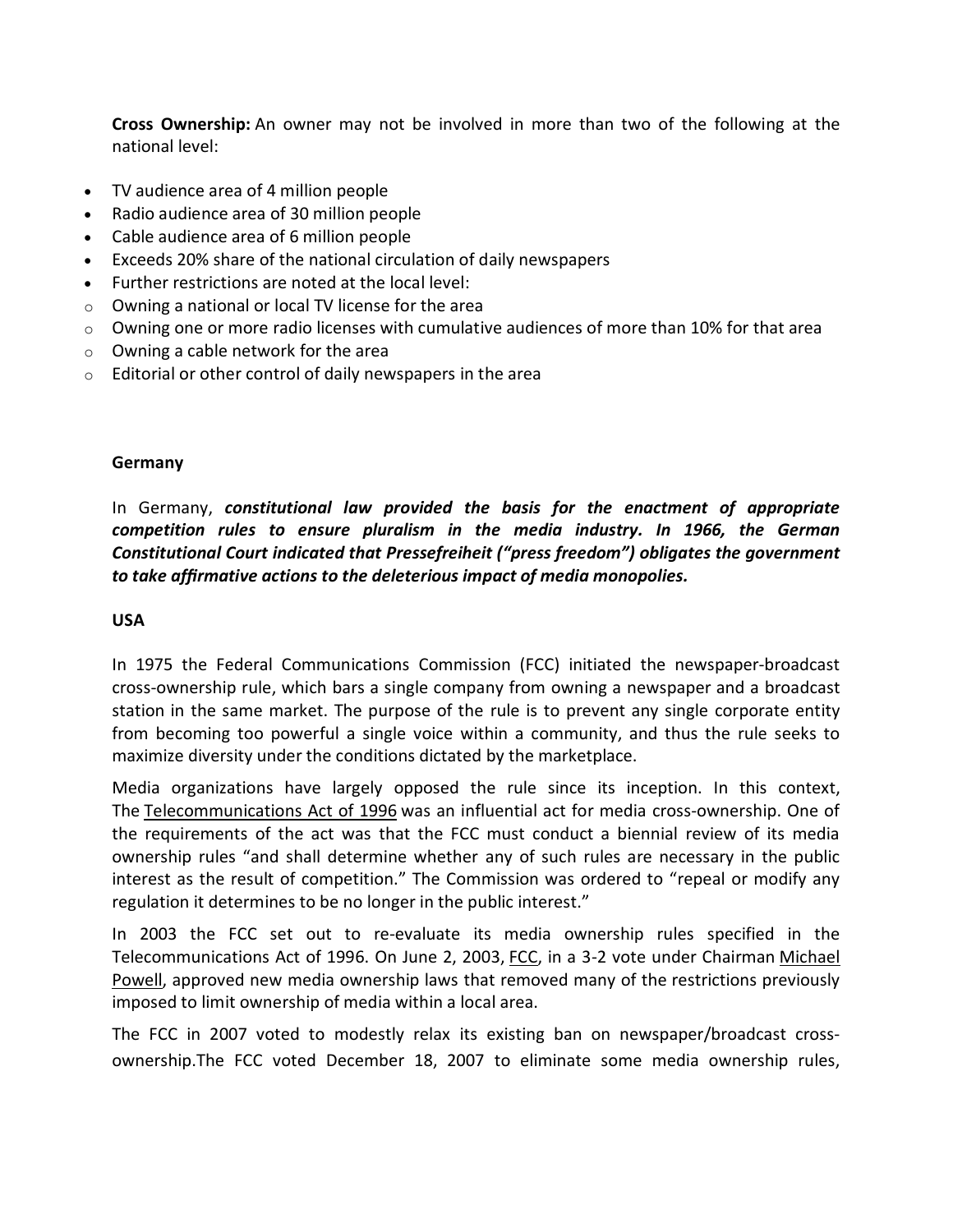including a statute that forbids a single company to own both a newspaper and a television or radio station in the same city.

*Nonetheless in June 2012, the US Supreme Court upheld media cross-ownership rules, even though groups including Tribune Co. had sought looser limits.(Chicago Tribune, June 29, 2012;*  [http://articles.chicagotribune.com/2012-06-29/business/chi-supreme-court-upholds-media](http://articles.chicagotribune.com/2012-06-29/business/chi-supreme-court-upholds-media-crossownership-rules-20120629_1_ownership-rules-broadcast-and-newspaper-groups-fcc)[crossownership-rules-20120629\\_1\\_ownership-rules-broadcast-and-newspaper-groups-fcc\)](http://articles.chicagotribune.com/2012-06-29/business/chi-supreme-court-upholds-media-crossownership-rules-20120629_1_ownership-rules-broadcast-and-newspaper-groups-fcc)

### **Australia**

The small size of the media market led to it being dominated by a few major owners, creating resistance to dropping a prohibition on cross-ownership without allowing more foreign ownership in order to prevent increased concentration. The ban on cross-ownership of print and electronic media had been introduced by the Labour government in 1987, forcing the country's multimedia owners to choose between their television and newspaper holdings. Nonetheless, the Australian government under liberal Prime Minister John Howard enacted a broad package of reforms in July of 2006. It abolished restrictions on foreign ownership and permitted cross-ownership starting in 2007, subject to a "diversity test" to ensure a minimum of five owners in metropolitan markets and four in regional markets.

#### **South Africa**

In South Africa, cross media ownership has been subject to limitations by means of section 66, Electronic Communications Act, 2005.

Section 66 reads as follows:

- 1) Cross –media control of broadcasting services must be subject to such limitations as may from time to time be determined by the National Assembly acting on the recommendation of the authority, after consultation with the minister, in accordance with the provisions of the constitution.
- 2) No person who controls a newspaper may acquire or retain financial control of a commercial broadcasting service license in both the television broadcasting service and sound broadcasting service.
- 3) No person who is in a position to control a commercial broadcasting service or sound broadcasting service, in an area where the newspaper has an average ABC circulation of 20% of the total newspaper readership in the area, if the license overlaps substantially with the said circulation area of the newspaper.
- 4) In this section 'substantial overlap' means an overlap by 50% or more